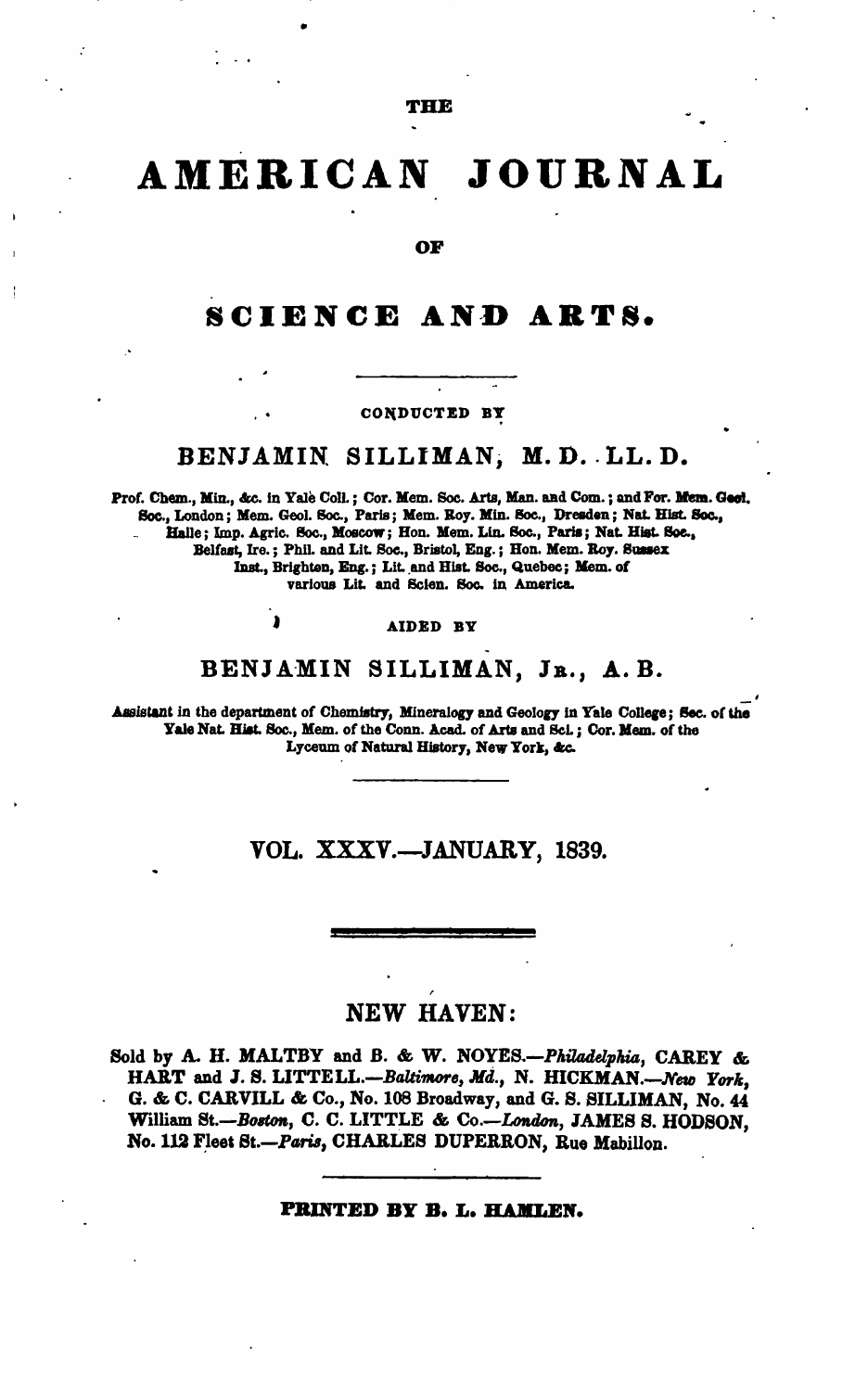when required, it is poured back again into the basin (E) without disturbing the stone (K.)

Fig.  $6, (a)$  a glass cylindrical vessel, containing about a quarter of a pint, filled with a concentrated solution of silicate of potash. (B,) a fine silver wire formed into a coil, which is immersed into the fluid in the cylinder, the other end being connected with the negative pole of the battery. (c,) an iron wire about one fifth of an inch in diameter, bent somewhat in the form of an inverted syphon, immersed in the same vessel, and connected with the positive pole of the battery.  $(p, p)$ insects in their incipient state making their appearance, some on the gelatinous silica which partially covers the wire, and some on the naked wire itself. : These insects appear magnified.

ART. XI.-Notice of Danburite, a new Mineral Species; by CHARLES UPHAM SHEPARD, M. D., Professor of Chemistry in the Medical College of the State of South Carolina.

THE mineral here described. I found upwards of two vears ago, while engaged in the geological survey of Connecticut. It was collected in the town of Danbury near the manufactory of Col. WHITE, and occurred in small masses of a delicate bluish white and highly crystalline feldspar, found among fragments of dolomite, coming from a bed in place near the mills. The feldspar is extremely fetid, when rubbed or broken: in which respect it resembles the same mineral found in thin veins of dolomite at a locality a few miles distant, in the town of Brookfield.-circumstance which leaves little room to doubt that the specimens at Danbury, though found detached, were nevertheless derived from the dolomite.

The mineral believed to be new is observed disseminated in small quantity through the feldspar (with which is likewise associated a small quantity of quartz) in fissures and cavities having the shape apparently of oblique prisms. Owing to the partial decomposition of the mineral (a change to which it appears to be particularly liable) these cavities are sometimes entirely empty. The longest of them noticed was above an inch in one direction, by one fifth of an inch in another.

Whether the mineral will be found in any considerable quantity, I am unable to say. The specimens collected, have been barely sufficient to afford the following notice.

 $V$  Vol.  $\bf XXXV$ .—No. 1.  $\cdot$  18 137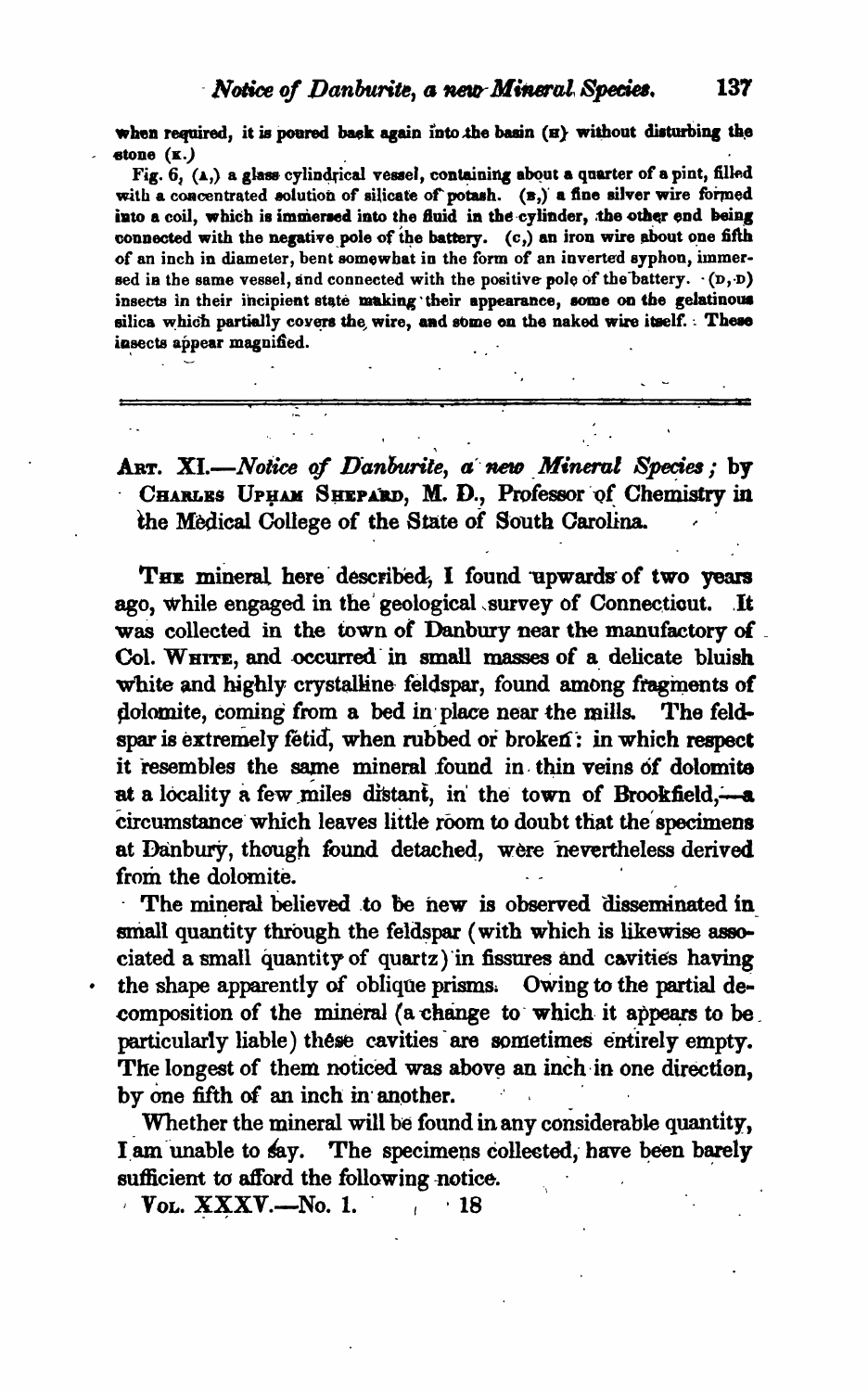# Mineralogical Description.

Primary form. Oblique rhombic prism.

Cleavage parallel with P indicated obscurely by fissures.

Lustre vitreous, in a high degree. Color shades of honey vel-Streak white; transparent. (The decomposing variety is low. nearly white, translucent and very fissile.)

Hardness=7.5. Sp. Gr. = 2.83.

# **Chemical Description.**

When heated alone before the blow-pipe, it phosphoresces and fuses slowly without intumescence into a white blebby, transpa-With borax, it melts with effervescence into a transrent glass. parent globule. When heated in a glass tube, it emits moisture. In the condition of an impalpable powder, it is taken up by hydro-chloric acid after long digestion.

By the requisite trials, it was found to contain neither fluoric. boric, nor phosphoric acid. By heating, it lost 8 p. c. in weight. By ignition with twice its weight of anhydrous carbonate of soda, it fused into a white mass, which formed a colorless solution with dilute hydro-chloric acid. After the separation of the silica, which weighed 56 p.c., the solution was precipitated by ammonia, and the precipitate treated with carbonate of ammonia solution in large excess, which after frequent agitation and some time standing was partially evaporated; a pale vellow pellicle invested the sides of the capsule, which after drying weighed 0.85 p. c. It was treated with hydro-chloric acid, and the solution obtained afforded when tasted no impression of sweetness. Its vellowish color and easy solubility after ignition in hydro-chloric acid proved it not to be zirconia; while the absence of sweetness showed that it was not glucina. It seems most probable therefore, that it is yttria.

The portion of the precipitate by ammonia not taken up by the carbonate of ammonia, was treated with a solution of potassa. It was instantly dissolved, and on being precipitated with hydrochlorate of ammonia, washed and ignited, it amounted to 1.7 p. c.

The clear hydro-chloric solution from which the alumina and vitria? had been separated was precipitated by oxalate of ammonia, and the precipitate was washed and ignited. The residuum gave 28.33 p. c. of lime.